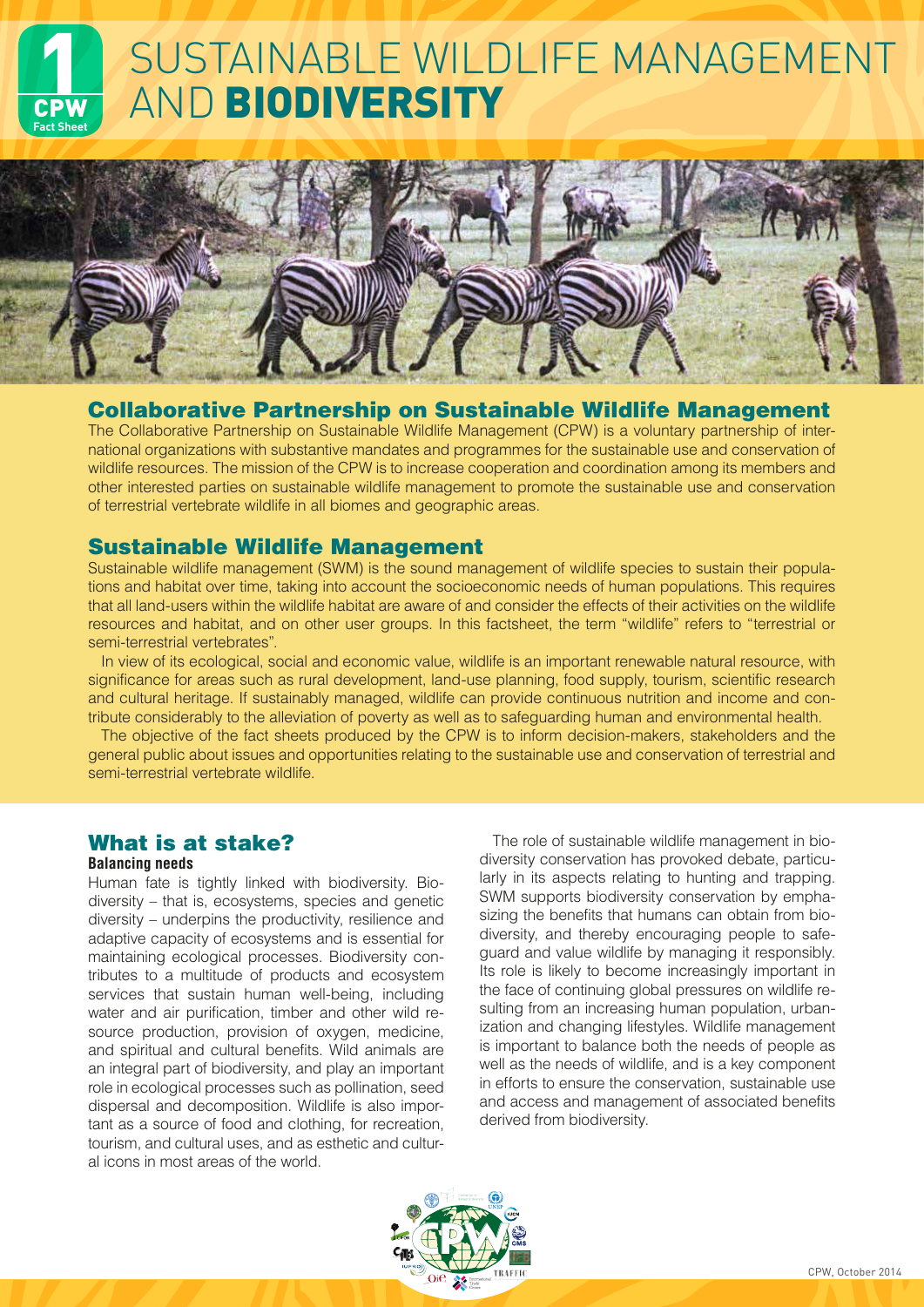# Key issues

#### **Species and habitat loss**

Efforts to achieve SWM face severe challenges. Many wildlife species are under threat, and some have become extinct, due to a variety of causes. For example, 26% of mammals and 13% of birds in tropical humid forests are listed by the International Union for Conservation of Nature (IUCN) as endangered or vulnerable.1 The main cause of these population declines is habitat loss, whereas over-exploitation by humans,<sup>2</sup> invasive species, pollution, and climate change are other important causes of decline. Local causes of decline vary but most involve the conversion of grasslands and forests to agricultural and pasture lands and unsustainable forest harvesting. Fragmentation and the loss of landscape connectivity can further degrade habitats for some large species.

Wildlife loss has consequences for vital ecological processes that support biodiversity, and may have serious socioeconomic impacts. For example, the loss of certain large wildlife species can affect forest regeneration, through lack of seed dispersal for certain trees, and the loss of key predators can lead to elevated herbivore numbers with consequent damage to habitats, or such species becoming nuisances to humans.<sup>3</sup> Loss of habitat and humans encroaching on nearby wildlife habitats also results in human–wildlife conflict. For example, elephants in some parts of Africa and Asia cause damage by eating cultivated fruits or trampling crops. These types of problems are often dealt with locally through unregulated killing of the animals, rather than solving the broader problems through wildlife conservation and management and land-use planning.

#### **Ensuring sustainable trade and consumption**

Other issues of concern for SWM involve illegal or unregulated trade in wild animals and in their parts and products. Some iconic species, such as rhinoceros and elephant, are declining because of excessive illegal killing and trade.<sup>4</sup> It has been estimated that in East and Southeast Asia, tens of millions of wild animals are traded each year regionally and from around the world for food or use in traditional medicines. Trade, and local and regional consumption, of wild animal meat in Central Africa alone is reported to be over 1 billion kg per year, and estimates for consumption in the Amazon Basin range from 67 to 164 million kg annually just for mammals.<sup>5</sup> While much of this may be legal and sustainable, and some provides important livelihood and socioeconomic benefits, some poses a serious threat to wildlife species, including such endangered iconic species as tigers.

It is recognized that protected areas alone will not save all wildlife species; only a relatively small amount of any species' habitat is protected in most cases. Hence, it is important to manage and protect the majority of the habitats and populations of animals that exist outside protected areas as well. For many wildlife species, landscape-level planning and sustainable use are a key to long-term survival. Often, however, responsible agencies capacity or funding is insufficient to properly manage these species, and there may be no adequate policies in place to support SWM.

# Experience and knowledge

**The ecological and human dimensions of management** Sound wildlife management programs build partly upon an understanding of biological and ecological factors, such as species' habitats, population sizes, migration routes, and population demographics. Effective and equitable programs also recognize the importance of the human dimension, not only in terms of people's needs and equitable benefit-sharing, but also with respect to generating incentives and funding for wildlife conservation and sustainable use. For example, the fast-growing ecotourism market caters to a public interested in – and willing to pay for – more "authentic" experiences, which can change attitudes to products such as ivory or rhino horn.

Local communities are often enabled to benefit from wildlife management, and private landowners may receive incentives from tourism and sport hunting to invest in wildlife. The vicuña (*Vicugna vicugna*) of the Andes was hunted to the brink of extinction in the 1950s for its fine wool, but a ban on international trade brought the population size to the ecosystem's carrying capacities, enabling the wool trade to reopen and creating an incentive for local communities to protect the vicuña by shearing for their wool. It is also important to ensure that some of the benefits from use of wildlife flow to local natural resource management authorities to sustain their management programs.

#### **Ongoing development of management techniques**

A vast body of both scientific and traditional/local knowledge exists, enabling the development of tools to protect and manage wildlife more effectively. In Namibia, the devolution of rights over wildlife and the acknowledgement of the relation between traditional knowledge and sustainable development has led to strong economic incentives for local populations, new models of conservation and successful recovery of wildlife populations. Techniques are based on an understanding of individual species' populations, habitat area and threats, and enable SWM to protect wildlife species from over-exploitation over the long term. Other techniques involve providing benefits to local people from wildlife use or incentives for conservation to communities and land-owners, for example through tax deferrals or direct payments to maintain habitats, and engaging stakeholders directly in wildlife management programs.

A key aspect of SWM is the continuous development of new knowledge and the testing of management techniques to determine their impact and effec-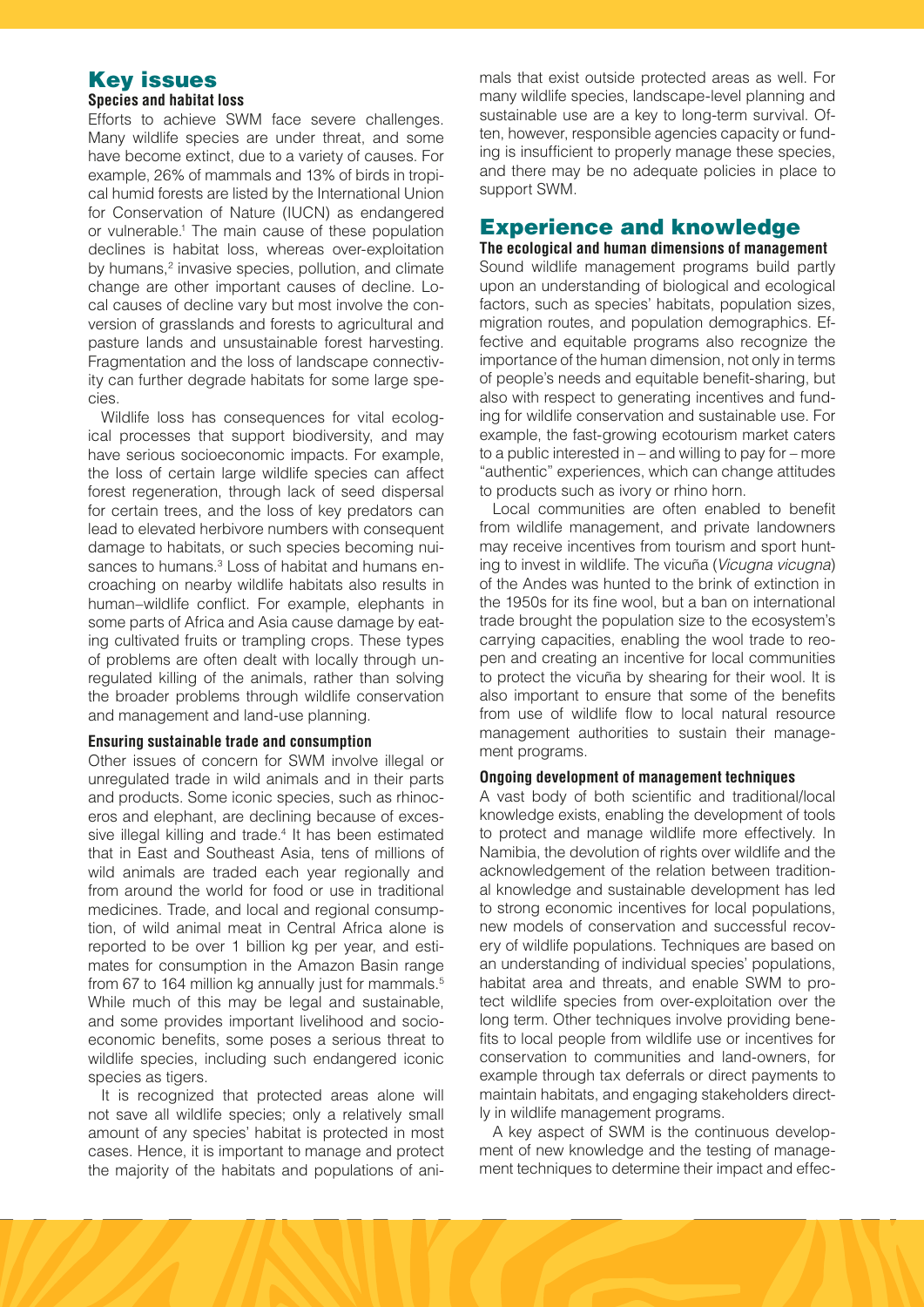tiveness. Such knowledge develops over time, both through experience and through targeted surveys and research, enabling mapping, active management, protection, and, in some cases, habitat recovery programs. New knowledge should be applied using an adaptive approach to wildlife management.

Ecotourism is a revenue-generating non-consumptive use of certain wildlife species than can provide additional income and incentive to protect and sustainably use biodiversity in appropriate landscapes and contexts. Such programs are now widespread, especially for bird-watching, in many countries. Nevertheless, these activities must be conducted in a sustainable manner so as not to cause excessive disturbances to the animals, damage to habitats from over-use, pollution or infrastructure, and to avoid conflicts with land-owners or local and indigenous communities.

#### **Raising public awareness**

A final but important key issue for SWM in the context of biodiversity conservation is education and public awareness. Such programs can strengthen conservation efforts by informing and involving managers, stakeholders and the general public in developing and enhancing management and conservation programs.

### **Challenges**

#### **Strengthening governance**

Some of the main limitations to effective wildlife management include lack of organizational capacity, unclear or weak land tenure, poverty, poor governance, corruption, and lack of political will. Further, in



some countries and in certain circumstances, a lack of devolution of power over wildlife resources to local communities and inadequate benefit-sharing hamper effective management. Also, with rising levels of prosperity in Asia and Africa and demand for "traditional" medicine, cures and/or foods, poaching can be a rational economic decision for those involved. Addressing this is a serious challenge.

Implementing national biodiversity strategies and action plans, meeting national and international targets, and integrating wildlife conservation and sustainable use values into other sectoral policies (e.g. energy, health, transportation) can assist countries in developing frameworks to effectively manage their natural wildlife resources.<sup>6</sup> Such approaches can improve governance of natural resources and help demonstrate the benefits of wildlife in generating sustainable value chains.

#### **Climate change and demographics**

Climate change and its effects on the other drivers of biodiversity loss, such as habitat change, has become a considerable challenge for managers in recent years. For example, diseases are now appearing in animal populations that have no immunity, through the movement of disease vectors to areas where they were previously unable to survive. These changes also have implications for human health.7

A growing challenge is the continual increase in human population and urbanization, resulting in encroachment and impoverishment of habitats, numerous human–wildlife conflicts relating to food and space to live, and over-exploitation and unsustainable consumption and production patterns.

#### **Opportunities**

#### **Leveraging international instruments and mechanisms**

Global commitments have increased political attention to sustainable wildlife management (SWM) and species conservation. For example, the Strategic Plan for Biodiversity 2011–2020 and Aichi Biodiversity Targets, adopted at the Convention on Biological Diversity (CBD) COP10, have been accepted by other conventions and sectors as a useful global framework to conserve, restore, and sustainably use biodiversity and enhance its benefits for people. The Addis Ababa Principles and Guidelines for the Sustainable use of Biodiversity<sup>8</sup> provide an additional framework to assist resource managers in ensuring that their use of biodiversity will not lead to a longterm decline. Other global contributions to SWM include the Convention on International Trade in Endangered Species of Wild Fauna and Flora (CITES) and the Convention on the Conservation of Migratory Species of Wild Animals (CMS).<sup>9</sup> At a regional level, several agreements exist among species range states, e.g. the North American Migratory Birds Convention. Governments can take advantage of these agreements to support their own national programs.

Wildlife management could also benefit from the